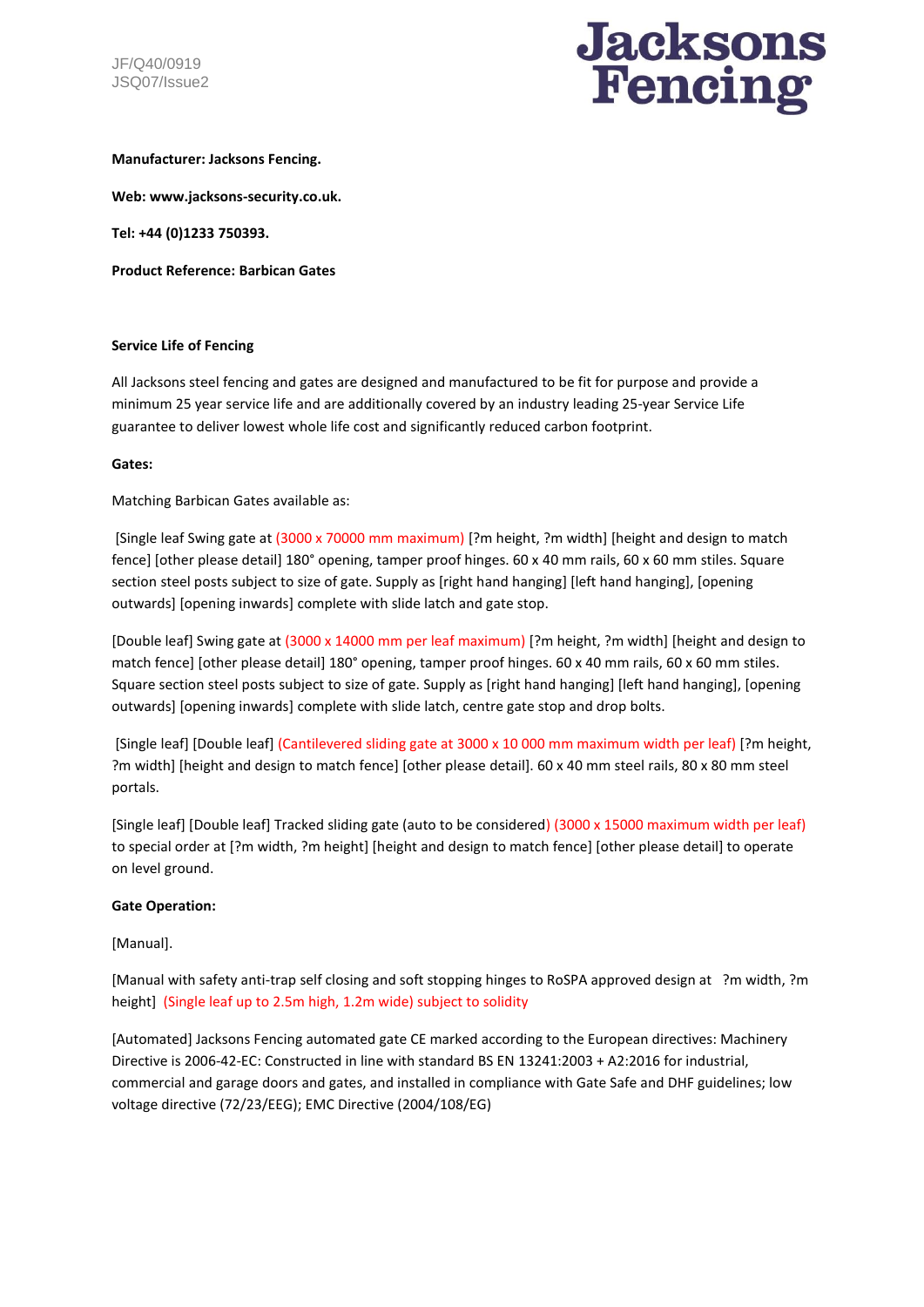

[Automated gate with Jacksons rear mounted operator]. CE marked

according to the European directives: Machinery Directive is 2006-42-EC: Constructed in line with standard BS EN 13241:2003 + A2:2016 for industrial, commercial and garage doors and gates, and installed in compliance with Gate Safe and DHF guidelines; low voltage directive (72/23/EEG); EMC Directive (2004/108/EG).

[Automated gate with Jacksons Sliding Gate Operator]. CE marked according to the European directives: Machinery Directive is 2006-42-EC: Constructed in line with standard BS EN 13241:2003 + A2:2016 for industrial, commercial and garage doors and gates, and installed in compliance with Gate Safe and DHF guidelines; low voltage directive (72/23/EEG); EMC Directive (2004/108/EG).

[Automated gate with Jacksons Underground operator]. CE marked according to the European directives: Machinery Directive is 2006-42-EC: Constructed in line with standard BS EN 13241:2003 + A2:2016 for industrial, commercial and garage doors and gates, and installed in compliance with Gate Safe and DHF guidelines; low voltage directive (72/23/EEG); EMC Directive (2004/108/EG).

# **Gate Construction:**

Vertical rectangular hollow section 25x25mm pales are passed through the rails with standard spacing at 129mm centres (which complies to Building Regulations) an welded into position. Tops of pales are cut at a 45 degree angle, on 1.5m high above.

Gate frames are made using rectangular hollow section steel hot dip galvanised inside and out to BS EN 1461 as standard and supplied with flat post caps in black polypropylene.

Frame size will be dependant on panel size.

# **Fixings:**

Fence panels are fixed to posts with matching Jacksons proprietary vandal-proof panel to post brackets as standard at specified points subject to fence height and wind loading.

# **Finish / Colour**

[Gate(s) and posts supplied galvanised inside and out to BS EN 1461 as standard]

[Gate(s) and posts galvanised inside and out to BS EN 1461 then polyester powder coated with Akzo Nobel Interpon coating in standard

[Black RAL 9005]. [Green RAL 6005]. [White RAL 9010]. [Blue RAL 5010]. [Blue BS 20-C-40]. [Brown RAL 8017]. [Yellow RAL 1018]. [Grey RAL 7012]. [Red RAL 3020].

[Gate(s) and posts are galvanised as standard then polyester powder coated to Akzo Nobel Interpon coating in special [Insert RAL/BS]

For installations within 500m of salt water or estuary [Marine coated Insert RAL/BS] –

# **Access Control:**

[Manual key lock and handle]. [Card systems]. [Ground Loops]. [Hard-wired audio intercom]. [Hard-wired video intercom]. [Key fob]. [Key pad]. [Key switches]. [Photocells]. [Push button]. [Safety edges]. [Time Clocks]. [Token reader]. [Traffic lights] [Biometrics] [number plate recognition]

# **Completion**